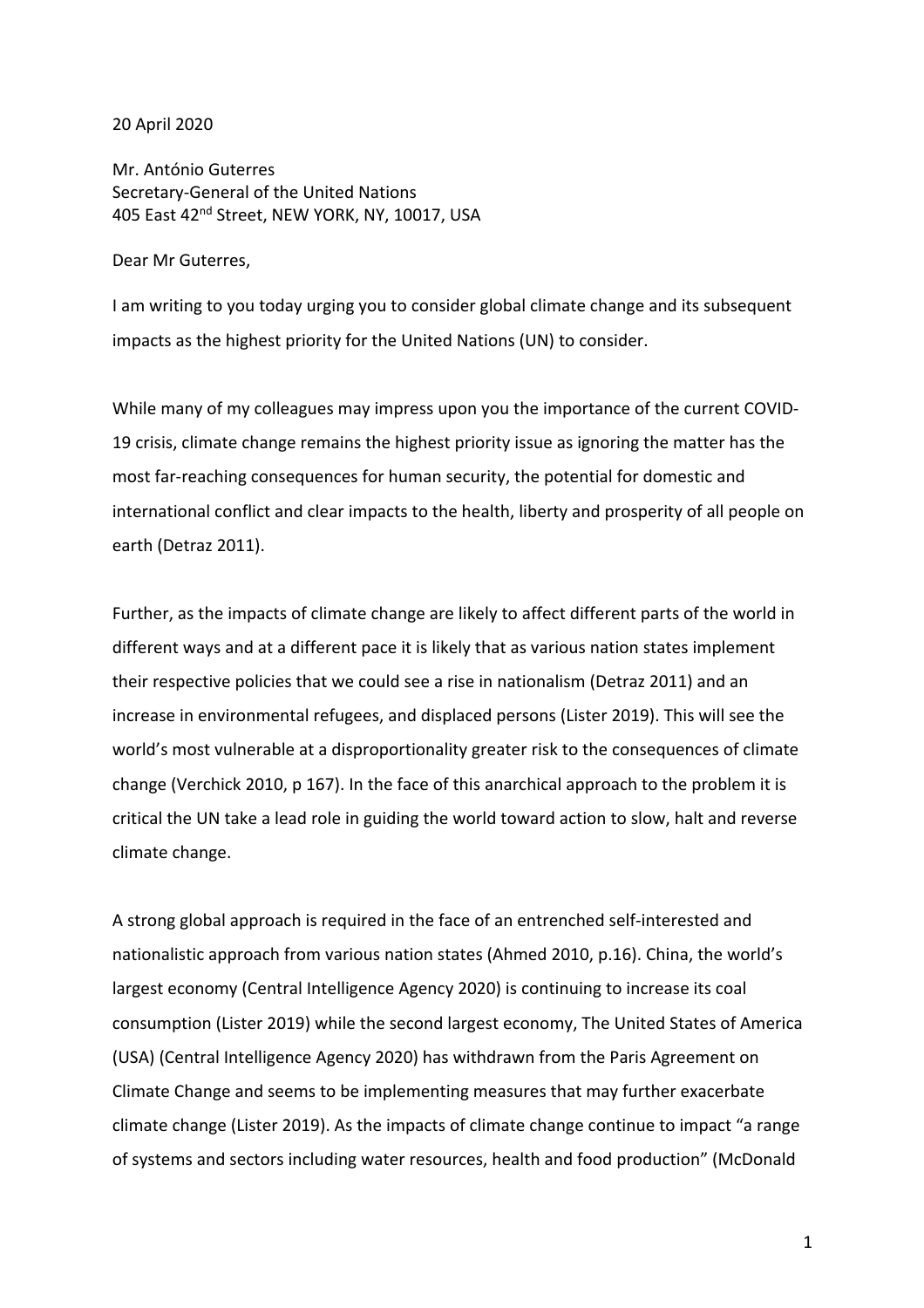2010, p. 50) the impacts on human security will become more widespread (Barnett & Adger 2007). This arguably represents a great threat to human security.

While many are emphasising the impacts of the current zoonotic virus, COVID-19 to human security (UN Environment Programme 2020), it is important to note that while an urgent global issue, it is arguably not as important as a sustained and long-term global approach to addressing climate change. Pandemics are but one potential symptom of continued inaction on climate change, which is predicted to have a direct impact on the type and number of pathogens and hosts (Detraz 2011) and changes to the distribution of vectors for the spread of infectious disease (IPCC 2007, p. 12) continued climate change is being increasingly linked to the potential for further zoonotic epidemics (UNEP 2016, p. 22). Combining the risk of further outbreaks with the potential for severe climatic events and reduced access to safe food via changes to food supply chains (Gregory et al 2005) and drinking water, will all make people more susceptible to disease (Brown et al 2007) and conspire against human health security. The health impacts of climate change are so concerning that in 2019 the Australian Medical Association declared climate change a health emergency (The Lancet 2020, p. 165). The 2019-2020 Australian bushfires, linked to climate change (Philips & Nogrady 2020) contributed to spikes in exposure to poor air quality (The Lancet 2020, p. 165) and continued exposure of this kind has been linked in early studies by Harvard University to increased death rates in people infected with COVID-19 (Singh 2020).

As health impacts continue to emerge from the effects of climate change nation states may be increasingly inclined to adopt securitisation methods similar to those currently being employed to address the COVID-19 pandemic with individual freedom of movement being restricted in many cases to the confines of our homes. (Giacometti 2020).

However, these indirect effects are nothing compared to the ultimate example of a complete and permanent deprivation of human security, for example, "sinking islands" where rising sea levels in nation-states such as Kiribati and Tuvalu make these places uninhabitable (Lister 2019) and leave the inhabitants of these places with no form of security (Mjøs 2007).

2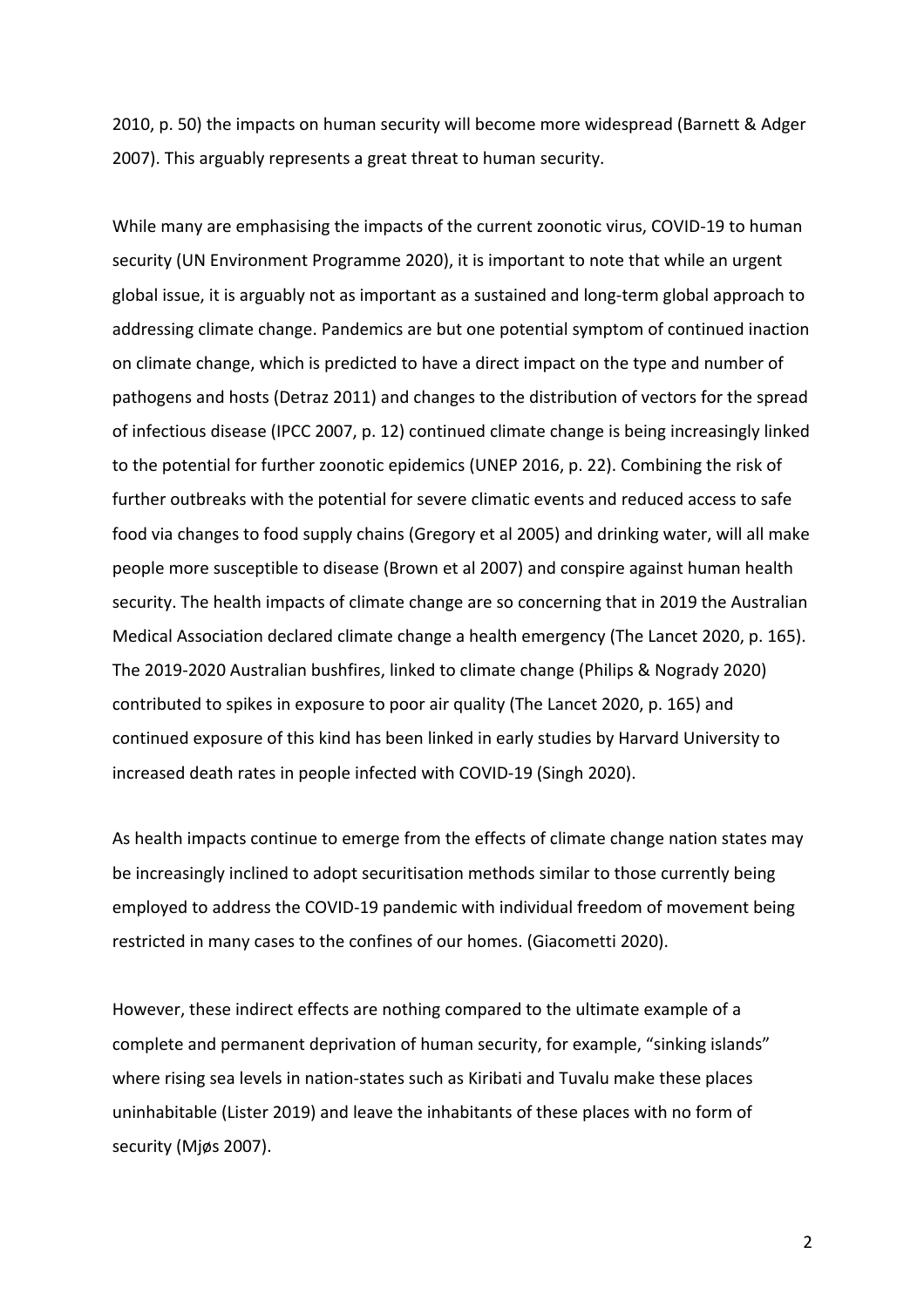Some postulate that with increased scarcity of resources, including arable and habitable lands required to maintain human security becomes more prolific violent armed conflict will occur more frequently (Detraz 2011). There is evidence that the Dafur conflict may have been exacerbated by climate change (Detraz 2011), and reduced access to water contributed in the destabilisation of Syria (Lister 2019). These kinds of conflicts cause many people to flee, resulting in forced migration (Lister 2019) as well as the direct drivers of climate change for people to seek arable land, both of which have the potential to further inflame conflicts within and between nation states (Detraz 2011) leading to further forced migration and a continuing cycle of force migration and destabilisation.

Since the terrorist attacks of September 11, 2001 immigration has become increasingly securitised (Karyotis 2017) and in more recent history increasingly securitised because of the effects of climate change. During and in the aftermath of cyclone Durian citizens of the Bahamas for whom visa free entry to the USA would otherwise be permitted were prevented from entering the USA as they attempted to flee the disaster (Lister 2019), as these "Climate Refugees" do not currently enjoy the protection offered by the UNHCR Refugee Convention 1951 (Lister 2019) a global approach is required to halt an anarchical securitisation of climate induced forced migration.

The Commission of the European Communities has contemplated the importance of considering climate change in their migration policies (2007) however further global solutions are required. Some have said that only access to new lands for people displaced for environmental reasons would allow them to live decent lives (Lister 2019), which of course, further creates tensions over the scarce resource of land and brings together people that may have previously not come into contact and therefore conflict. This raises questions as to how the rule of law would be applied to fairly re-distribute property rights within domestic borders (Detraz 2011).

The UN has a critical role to play in climate change in emphasising the human security aspects of climate change over matters of state security for individual nation states. If the latter is allowed to dominate the climate change debate, there is the potential that individual nation states may emphasise state security and stability over environmental

3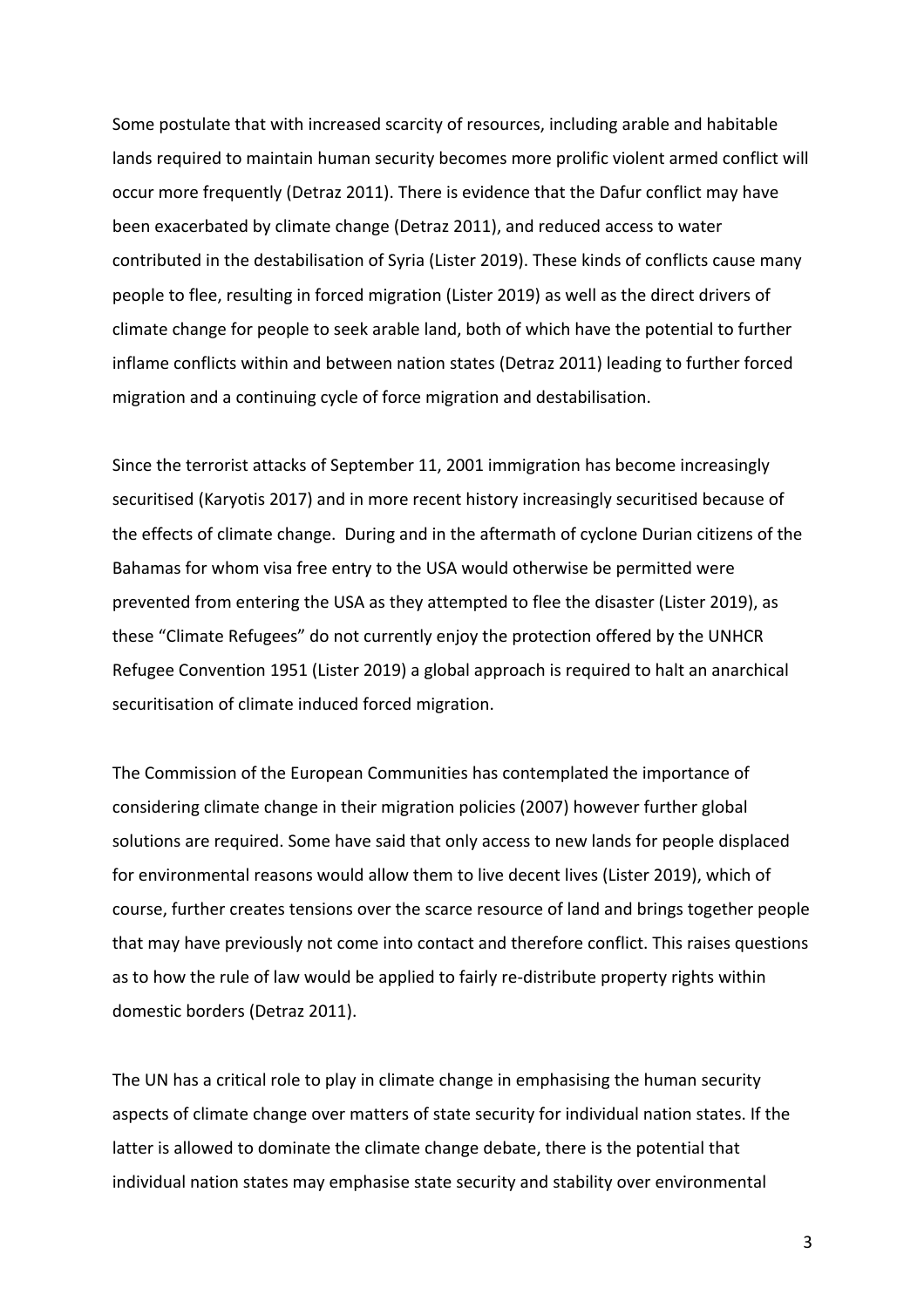concerns and human security which may ultimately exacerbate human vulnerabilities (Verchick 2010, p 167.) and shift attention away from policies which actually address climate change (Detraz 2011).

For reasons outlined above, climate change represents a threat to human security through disruption to the habitability of land, increased health issues, disruption to food security, forced migration, conflict and securitisation (Detraz 2011). Given the current retrograde steps being taken by the world's biggest economies (Lister 2019), and the impact that an anarchical nation state based approach to securitisation of climate change would have on vulnerable people (Detraz 2011), this issue is the most important and urgent matter currently requiring the UN's attention.

As the world emerges from the ravages of the current COVID-19 crisis a unique opportunity exists to restart and stimulate new businesses and reskill and deploy workers re-entering employment to focus on solutions that allow the world to systematically address climate change (University of Pennsylvania 2020 and Ahmed 2010, p.16) and develop laws to underpin community health and build "social infrastructure" (Verchick 2010, p 166.). While some have supported this transition (Tienhaara 2020) there are also suggestions that other nations may use this recovery as an excuse to flout commitments to climate change (Pearl 2020). For this reason, for the transition to an economy that addresses climate change to flourish requires strong global leadership and political will that can only be brought to bear by a truly global organisation like the United Nations.

Yours Sincerely

Greg Tho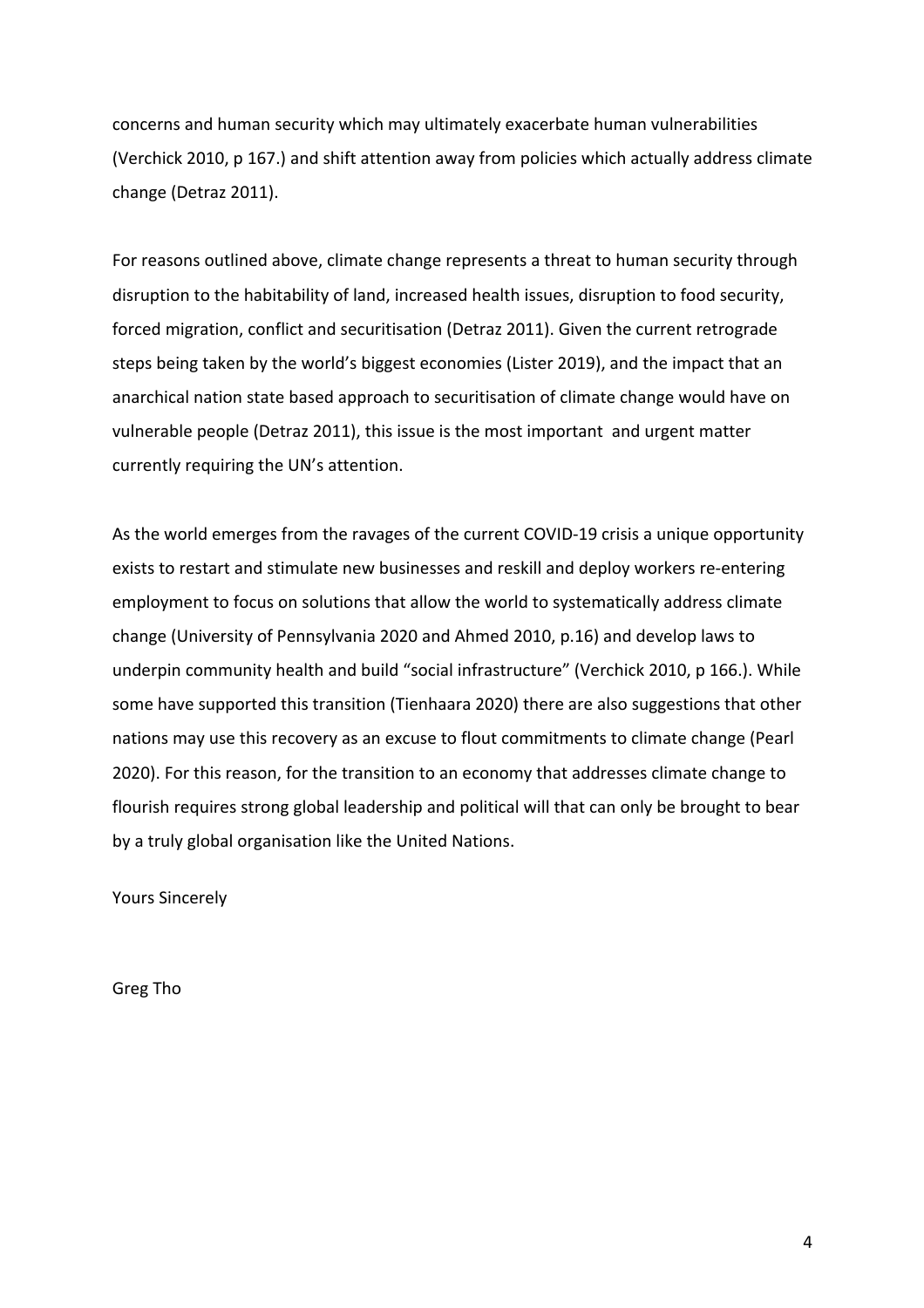## BIBLIOGRAPHY

Ahmed, N. 2010, 'Climate Catastrophe', In *A User's Guide to the Crisis of Civilization: And How to Save It* pp. 16-60, London; New York: Pluto Press.

Ahmed, N. 2010, 'Prognosis – The Post-Carbon Revolution and the Renewal of Civilization.' In *A User's Guide to the Crisis of Civilization: And How to Save It* pp. 248-258, London; New York: Pluto Press.

Amnesty International, 2020, 'RESPONSES TO COVID-19 AND STATES' HUMAN RIGHT OBLIGATIONS: PRELIMINARY OBSERVATIONS', retrieved 20 April 2020, < https://www.amnestyusa.org/press-releases/responses-to-covid-19-and-states-humanrights-obligations-preliminary-observations/>

'Australia on fire', The Lancet, 2020, p. 165.

Barnett, Jon, and Adger. 2007, 'Climate Change, Human Security and Violent Conflict' *Political Geography* 26 (6): 639–55.

Brown, Hammill, and McLeman, 2007, 'Climate Change as the 'New' Security Threat: Implications for Africa', *International Affairs* 83 (6): 1141–54.

Central Intelligence Agency 2020, *The CIA World Factbook,* The Central Intelligence Agency, retrieved 18 April 2020. <https://www.cia.gov/library/publications/the-worldfactbook/rankorder/2001rank.html>

Commission of the European Communities, 2007a. *Adapting to Climate Change in Europe— Options for EU Action*. SEC (2007) 849. Brussels.

Desservettaz, M., Phillips, F., Naylor, T., Price, O., Samson, S., Kirkwood, J. & Paton-Walsh, C. 2019, 'Air Quality Impacts of Smoke from Hazard Reduction Burns and Domestic Wood Heating in Western Sydney', *Atmosphere*, vol. 10, no. 9.

Dixon, H. 2020, *It's time to fight for a green new world after Covid-19*, London (UK).

O'Sullivan, K. 2020, 'Government supports green deal being central to EU economic recovery plan', *The Irish Times,* retrieved 20 April 2020, <https://www.irishtimes.com/news/environment/government-supports-green-deal-beingcentral-to-eu-economic-recovery-plan-1.4230845>

Gregory, Peter J., John, S. I. Ingram, and Brklacich, M., 2005, 'Climate Change and Food Security', *Philosophical Transactions: Biological Sciences* 360 (1463): 2139–48.

*How Covid-19 could lead to better future through AI, green economies: CORONAVIRUS FUTURE* 2020, , Madrid.

IPCC. 2007, Summary for Policymakers. *Climate Change 2007: Impacts, Adaptation and Vulnerability. Contribution of Working Group II to the Fourth Assessment Report of the Intergovernmental Panel on Climate Change*., edited by O. F. Canziani M. L. Parry, J. P. Palutikof, P. J. van der Linden and C. E. Hanson,. Cambridge, UK: Cambridge University Press.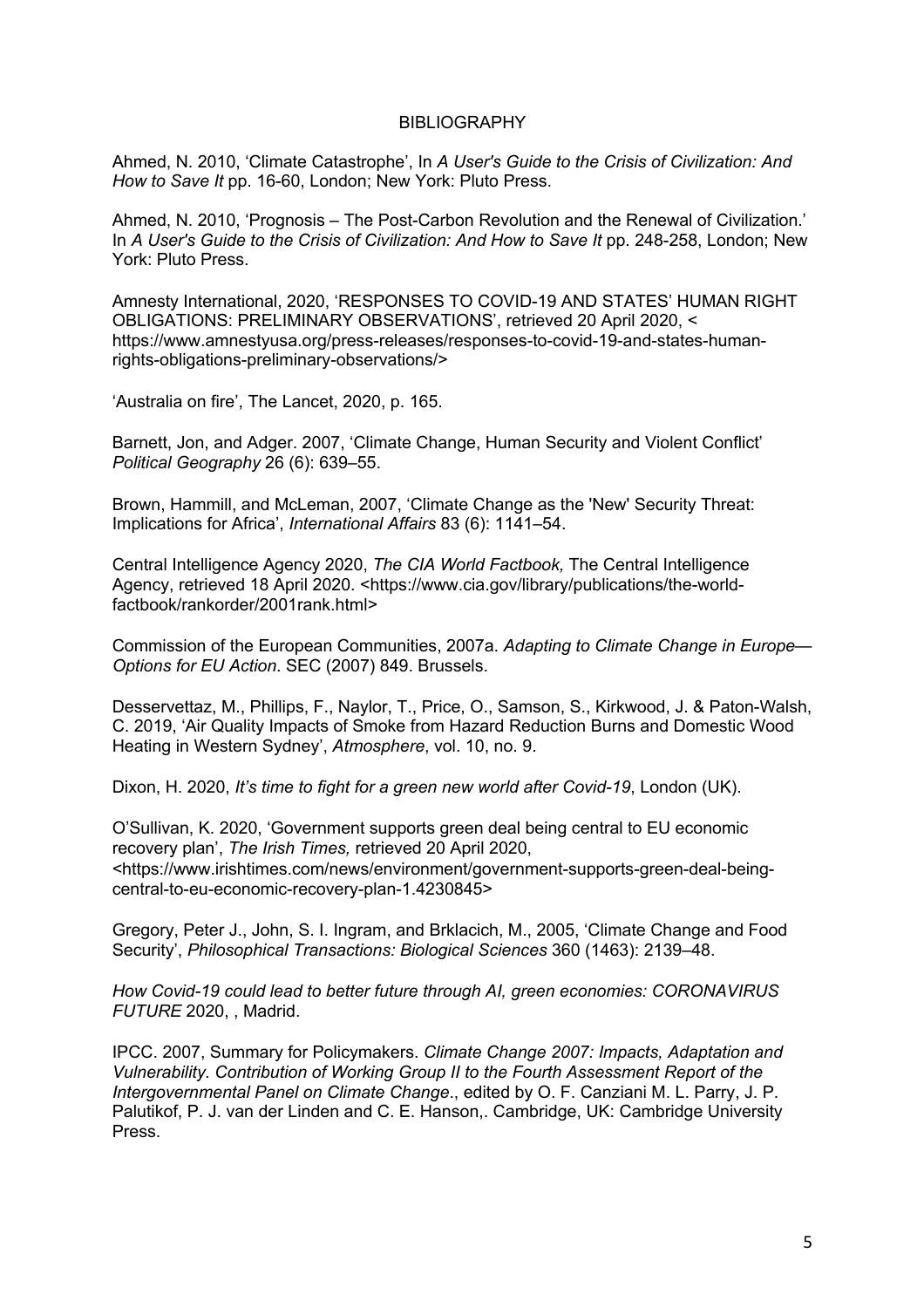Karakm M. 2019, 'Climate Change and Syria's Civil War', *JSTOR Daily Newsletters,*  retrieved 19 April 2020 <https://daily.jstor.org/climate-change-and-syrias-civil-war/

Karyotis, G. 2007, 'EUROPEAN MIGRATION POLICY IN THE AFTERMATH OF SEPTEMBER 11', *Innovation,* vol. 20, no. 1, pp. 1-17.

Mansoor, S. 2019, 'After Dorian Survivors are Kicked Off Rescue Ship, U.S. Border Patrol Say All Bahamians Welcome – Except Those Who Aren't' *Time,* retrieved 19 April 2020, <https://time.com/5672378/bahamas-dorian-survivors-us-visa/>

McDonald, Bryan. 2010. Global Health and Human Security: Addressing Impacts from Globalization and Environmental Change. In *Global Environmental Change and Human Security*, edited by Richard A. Matthew, Jon Barnett, Bryan McDonald and Karen O'Brien, 53–76. Cambridge, MA: The MIT Press.

Nine, C. 2010 'Ecological Refugees, States Borders, and the Lockean Proviso', *Journal of Applied Philosophy* 27 (4):359-375 (2010).

Norwegian Nobel Committee, 2007, 'Presentation Speech: Speech Given by the Chairman of the Norwegian Nobel Committee' Ole Danbolt Mjøs.

Pearl, H. 2020, Mar 24-last update*, Coronavirus: fears mount that China's transition to a greener economy may be shelved amid recovery* [Homepage of South China Morning Post Publishers Limited], [Online].

Phillips, N. & Nogrady, B. 2020, 'THE CLIMATE LINK TO AUSTRALIA'S FIRES', *Nature,* vol. 577, no. 7792, pp. 610-612.

Roy, E. 2019, ''one day we'll disappear': Tuvalu's sinking islands' *The Guardian*, retrieved 19 April 2020 < https://www.theguardian.com/global-development/2019/may/16/one-daydisappear-tuvalu-sinking-islands-rising-seas-climate-change>

Salmond, A. 2020, '*How about a green fund to kick-start economy?'*, Christchurch, New Zealand.

Singh, S. 2020, '*Study: Long-term exposure to PM 2.5 may raise COVID-19 death risk by 20 times'*, Mumbai.

Tienhaara, K. 2020, '*Coronavirus and the economy: We need green stimulus not fossil fuel bailouts'*, Toronto.

Tong, A. and Rytz, M. 2018, 'Our island is disappearing but the president refuses to act' *The Washington Post*, retrieved19 April 2020, <https://www.washingtonpost.com/news/theworldpost/wp/2018/10/24/kiribati/>

*'Towards a 'green' relaunch of the economy after the coronavirus?'*, English ed. edn, Miami.

UN Environment Program 2020, *Coronavirus outbreak highlights need to address threats to ecosystems and wildlife*, UNEP , retrieved 20 April 2020 <https://www.unenvironment.org/news-and-stories/story/coronavirus-outbreak-highlightsneed-address-threats-ecosystems-and-

wildlife?fbclid=IwAR1RVvSSJEdgOf6YCRvmlpAoqkI--hy-- 5NrfS5V3RVVwcsqPrJY7mVtYIg>.